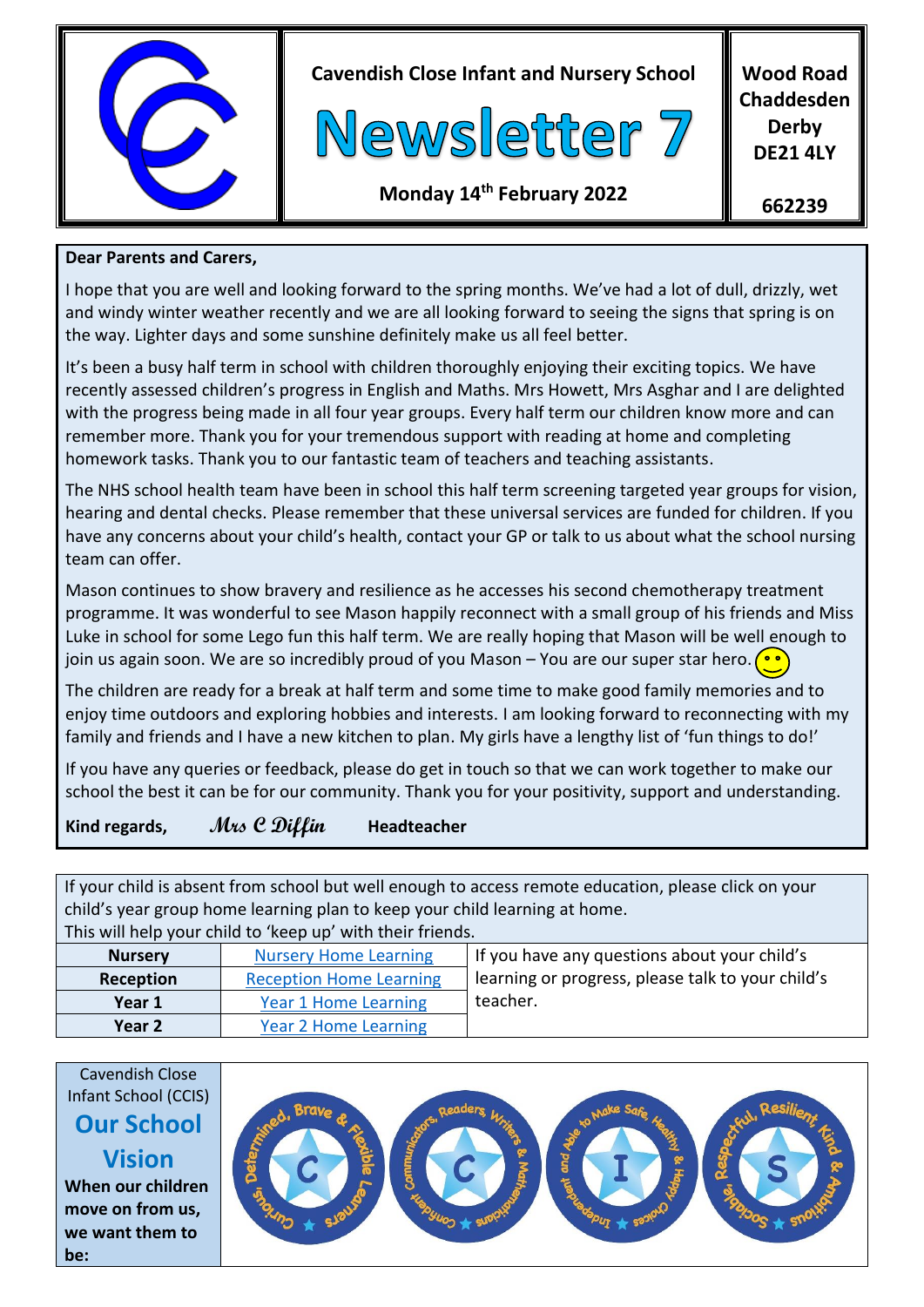# Dear Cavendish Close Children,



I am so proud of how well you can use the 'mood monsters' to talk about how you are feeling. It's always good to talk about any worries you have. Well done for 'using your words' to express yourself.

Mrs Merriman and I are proud of the 'marvellous mathematicians' that come to our school. You are super star learners and every day you use clever 'maths words' to talk about how you are solving problems.



It's nearly time for a one week break from school. Have fun, keep learning and stay safe. We'll see you soon.

Best wishes from Mrs Diffin x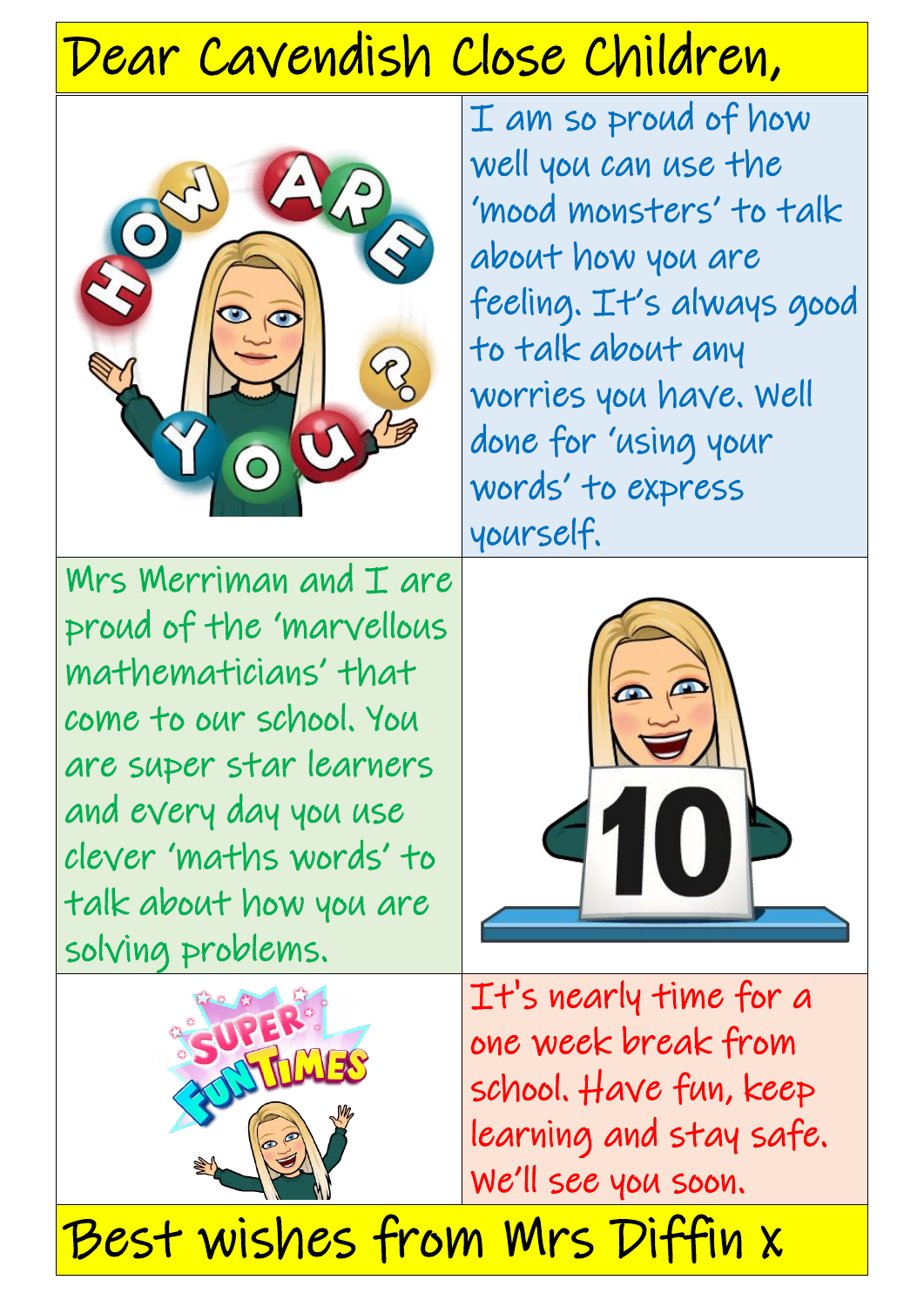## **Our School Learning Values**

**Our children all learn how to be super star learners by following our learning values. These are the learning behaviours we value the most at our school. These characters are from our Power Maths scheme and they help us learn how to be super star learners.**

**Every day in school staff teach and model these values. Children practise these values and they are rewarded for making good learning choices.**

**The children at our school are good and effective learners who can work independently or with others.**



|           | <b>Keeping children Safe</b>                                                                                                                           |
|-----------|--------------------------------------------------------------------------------------------------------------------------------------------------------|
|           | The best interests of children continue to come first for our Safeguarding Team.                                                                       |
|           | Keeping children safe from harm is our utmost priority.                                                                                                |
|           | If anyone feels concerned about the safety of a child, they should act on their concern immediately.                                                   |
|           | Parents and carers can email the Safeguarding team to make an enquiry, to ask for help or to<br>share information: safeguarding@cavclosei.derby.sch.uk |
|           | • Parents and carers can ring Derby Children's Social Care directly 01332 641172                                                                       |
|           | (Out of hours Careline 01332 786968) to report concerns first hand.                                                                                    |
| $\bullet$ | Parents and carers can use the NSPCC helpline 0808 800 5000.                                                                                           |
|           | The Safeguarding Team                                                                                                                                  |

| <b>The Safeguarding Team</b>                                           |                                                                            |  |  |  |
|------------------------------------------------------------------------|----------------------------------------------------------------------------|--|--|--|
| Mrs Diffin                                                             | Mrs Howett                                                                 |  |  |  |
| Headteacher and Designated Safeguardinng Lead                          | Deputy Headteacher and Deputy Designated<br>Safeguarding Lead              |  |  |  |
| Mrs Asghar                                                             | Mrs Vincett                                                                |  |  |  |
| Assistant Headteacher and Deputy Designated<br>Safeguarding Lead       | Inclusion Leader and Safeguarding Champion                                 |  |  |  |
| Mrs Leadbeater                                                         | Mrs Dearie                                                                 |  |  |  |
| Learning Mentor and Safeguarding, Attendance<br>and Behaviour Champion | Higher Level Teaching Assistant and Safeguarding<br>and Behaviour Champion |  |  |  |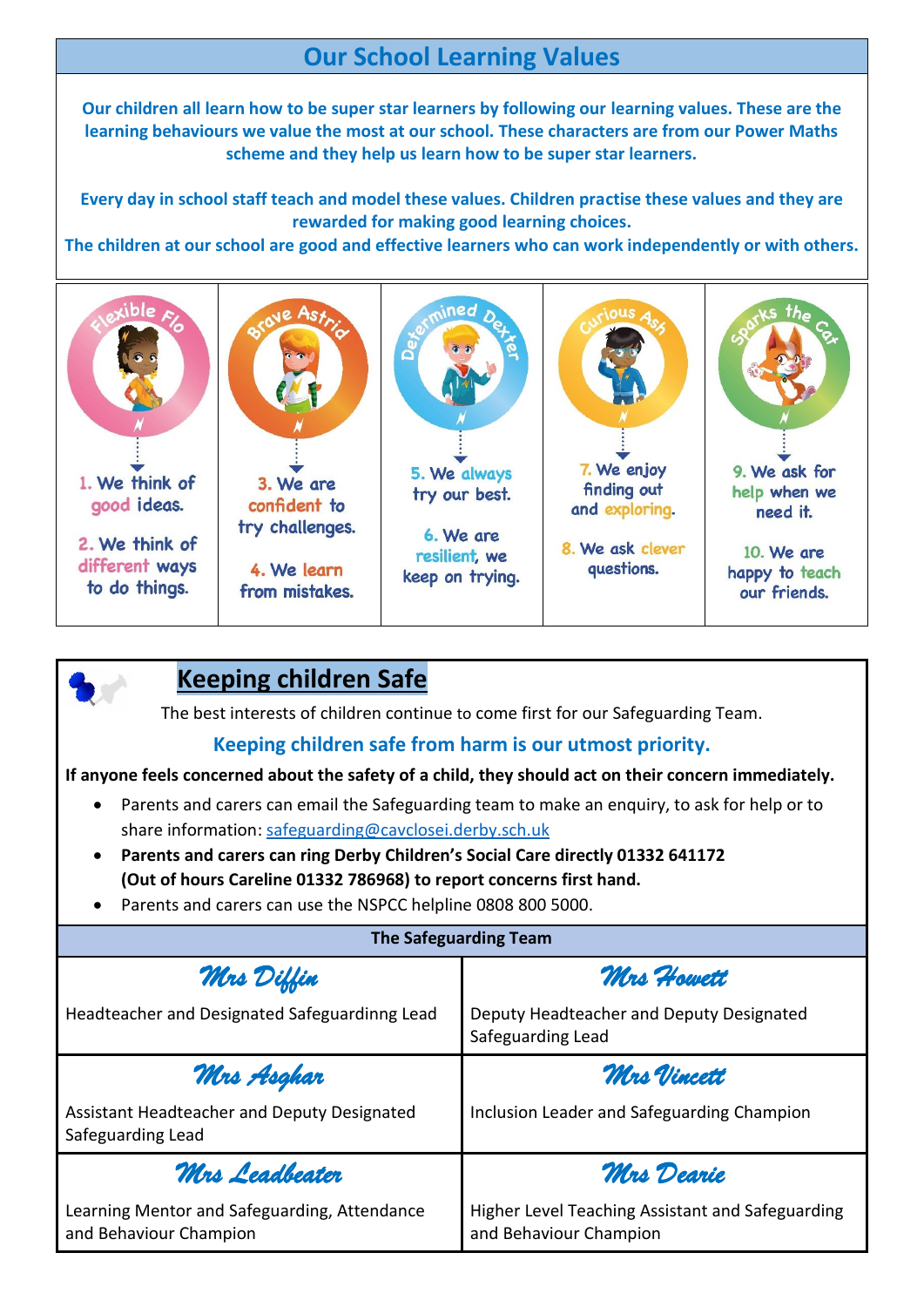

#### **Parents and carers should approach school staff with any queries**

Please can we politely ask parents and carers not to approach other parents and carers about any incidents that they believe have happened in school. Always approach school for more information and to find out about the school response.



#### **Parents and carers driving and parking responsibly on site**

**The speed limit on site is 5 miles per hour.** This speed limit must be observed by all parents and carers who wish to drive on site. When coming down the drive, it is impossible to see to the left and right and so it is essential that cars approach school very slowly.

Thank you to Breakfast and After School Club parents and carers who respectfully drive slowly on site and park safely in the spaces at the back of the car park allowing staff to access the spaces nearer to school. We are grateful for your co-operation and that you prioritise the safety of all our families.

As our Key Stage 1 After School Curriculum and Enrichment Clubs have started again, we are seeing an increase in parents and carers driving on site at approximately 4pm. Unfortunately, Mr Roberts has witnessed dangerous and unsafe driving and parking by these parents and carers. This is really not acceptable. Mr Roberts has seen cars speeding, cars using the disabled bays, cars blocking other cars. I am really disappointed to hear that parents and carers have driven on the grassed roundabout and parked on grassed areas. We have waited so long for these areas to develop and grow, and we do not want to see them ruined by irresponsible driving and parking.

As parents and carers drive on site and round the roundabout, if there are no available parking spaces then parents and carers will need to drive off site and find a safe space out in the community.

Please allow sufficient time to drive and park safely before collecting your child from an after school club.

Mr Roberts is our Site Manager and he will be supporting our driving and parking expectations. Hopefully, the situation will improve with this polite safety reminder. Please be considerate.



#### **School and Site Development Plans**

I am delighted to share with you that plans for developing our landscaped areas are progressing well. During phase one of our developments, we are prioritising the new Nursery outdoor area and the Reception outdoor area at the back of school. We are planning amazing large-scale sand and water play opportunities. For our older children, we are planning an incredible trim trail.

The bike shed near the hall and the Year 2 playground will be moved down to the car park and the area near the second set of gates that regularly holds water will be repaired.

Inside school, we are planning another exciting wall art project. Our corridors will be transformed into story land scenes capturing our love of reading and the natural world. As children walk around school, they will be able to recognise story characters and remember favourite stories.



#### **Coronavirus Update**

We are continuing to manage the absence of staff and children across school. A steady number of cases continue to be reported and we have managed several class outbreaks.

**Many of the positive cases are either experiencing mild cold symptoms or they have no symptoms at all. Please use regular lateral flow device tests in your home to support early detection and a prompt response. If your children become unwell, please take them to access a PCR test.**

**Children who are identified as close contacts should secure negative lateral flow device test results before coming to school for the duration of 7 days**. This is a government expectation and a safety measure that has proven to identify further cases. Please work with us to ensure that we keep school as safe as possible.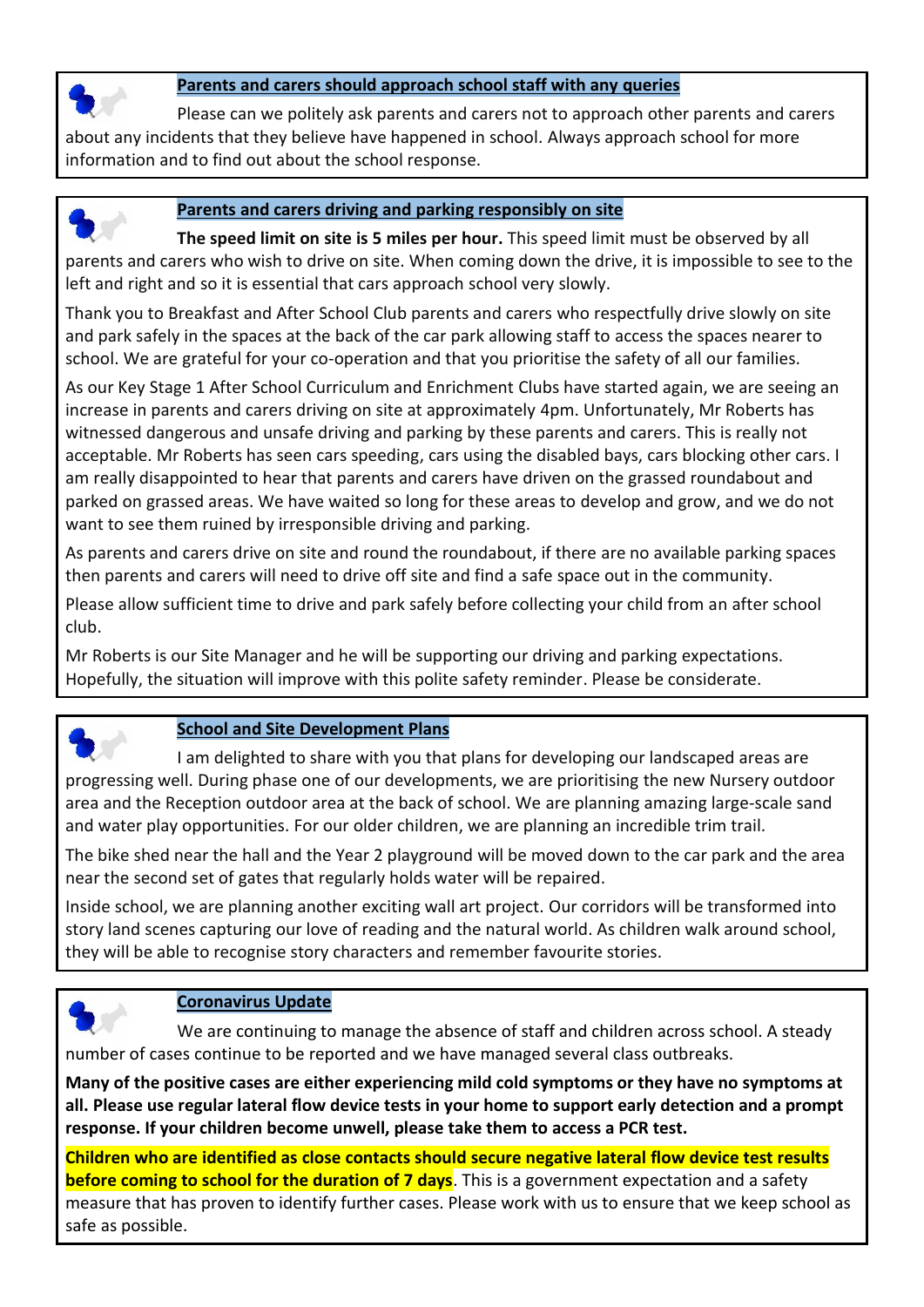We are grateful for your support and cooperation. **[Please click here for our latest Coronavirus Safety](https://www.cavclosei.derby.sch.uk/wp-content/uploads/2022/02/Coronavirus-Safety-Measures-Feb-22.pdf)  [Measures letter](https://www.cavclosei.derby.sch.uk/wp-content/uploads/2022/02/Coronavirus-Safety-Measures-Feb-22.pdf)**.

| <b>Early Years Foundation Stage</b> |                                                         |                             |  |  |
|-------------------------------------|---------------------------------------------------------|-----------------------------|--|--|
| <b>Nursery</b>                      |                                                         |                             |  |  |
| Nursery                             | Mrs Howett, Mrs Brown, Mrs Bonner, Mrs Bee, Mrs Roberts | Happy Hedgehogs             |  |  |
| Reception                           |                                                         |                             |  |  |
| Class 1                             | Mrs Carter, Mrs Gadsby                                  | Sociable Squirrels          |  |  |
| Class 2                             | <b>Miss Brown</b> , Miss Cunliffe                       | <b>Bold Butterflies</b>     |  |  |
| Class 3                             | Mrs Orme, Mrs Birkinshaw                                | <b>Curious Caterpillars</b> |  |  |

| <b>Key Stage 1</b> |                                         |                               |  |  |
|--------------------|-----------------------------------------|-------------------------------|--|--|
|                    | Year 1                                  |                               |  |  |
| Class 4            | <b>Miss Doxey, Mrs Edwards</b>          | <b>Flexible Foxes</b>         |  |  |
| Class 5            | Mrs Merriman, Mrs Hemmings, Mrs Taylor  | <b>Determined Dragonflies</b> |  |  |
| Class 6            | <b>Miss Marley, Mrs Mills</b>           | <b>Respectful Robins</b>      |  |  |
| Year 2             |                                         |                               |  |  |
| Class <sub>7</sub> | Miss Luke, Mrs Redfern                  | <b>Brave Badgers</b>          |  |  |
| Class 8            | Mrs Asghar, Miss Flynn, Miss Richardson | <b>Resilient Rabbits</b>      |  |  |
| Class 9            | <b>Miss Harker, Miss Stafford</b>       | <b>Dynamic Deers</b>          |  |  |

*Mrs Roberts, Mrs Smalley, Mrs Leadbeater and Mrs Dearie will continue to support classes and children in all year groups.*

| <b>School Day Timings</b>  |                                                                          |                                                                      |         |  |  |  |
|----------------------------|--------------------------------------------------------------------------|----------------------------------------------------------------------|---------|--|--|--|
|                            | In Nursery, we offer full time (30 hour) and part time (15 hour) places. |                                                                      |         |  |  |  |
|                            |                                                                          | Part time places are offered at the beginning or the end of the week |         |  |  |  |
|                            | Beginning of the week: Monday and Tuesday (full                          | End of the week: Wednesday afternoon and                             |         |  |  |  |
|                            | days) and Wednesday morning.                                             | Thursday and Friday (full days).                                     |         |  |  |  |
|                            | Door opens                                                               | Registration<br><b>Home Time</b>                                     |         |  |  |  |
| <b>Nursery Full Days</b>   | 8:45am<br>8:50am                                                         |                                                                      | 2:50am  |  |  |  |
| <b>Wednesday Morning</b>   | 8:45am                                                                   | 8:45am                                                               | 11:45am |  |  |  |
| <b>Half Day</b>            |                                                                          |                                                                      |         |  |  |  |
| <b>Wednesday Afternoon</b> | 12:10pm<br>12:10 <sub>pm</sub><br>3:10 <sub>pm</sub>                     |                                                                      |         |  |  |  |
| <b>Half Day</b>            |                                                                          |                                                                      |         |  |  |  |

|           | Doors open       | <b>Morning Registration</b> | <b>Home Time</b>   |  |
|-----------|------------------|-----------------------------|--------------------|--|
| Reception | 8:45am<br>8:55am |                             | 2:55 <sub>pm</sub> |  |
| Year 1    | $8:45$ am        | 9:00am                      | 3:00 <sub>pm</sub> |  |
| Year 2    | $8:45$ am        | $9:05$ am                   | 3:05 <sub>pm</sub> |  |

| Please ensure that your child is an Attendance HERO |  |  |  |  |  |
|-----------------------------------------------------|--|--|--|--|--|
|                                                     |  |  |  |  |  |
| Every day<br><b>Ready and</b><br>On time<br>Here    |  |  |  |  |  |

| <b>Breakfast Club</b>    | From 7:45am  |  |
|--------------------------|--------------|--|
| <b>After School Club</b> | Until 5:45pm |  |

Mrs Roberts is our Breakfast and After School Club Leader. Miss Stafford is our After School Club Lead Teaching Assistant. If you need help with childcare before or after the school day, please enquire about our fantastic provision. [Clubs@cavclosei.derby.sch.uk](mailto:Clubs@cavclosei.derby.sch.uk)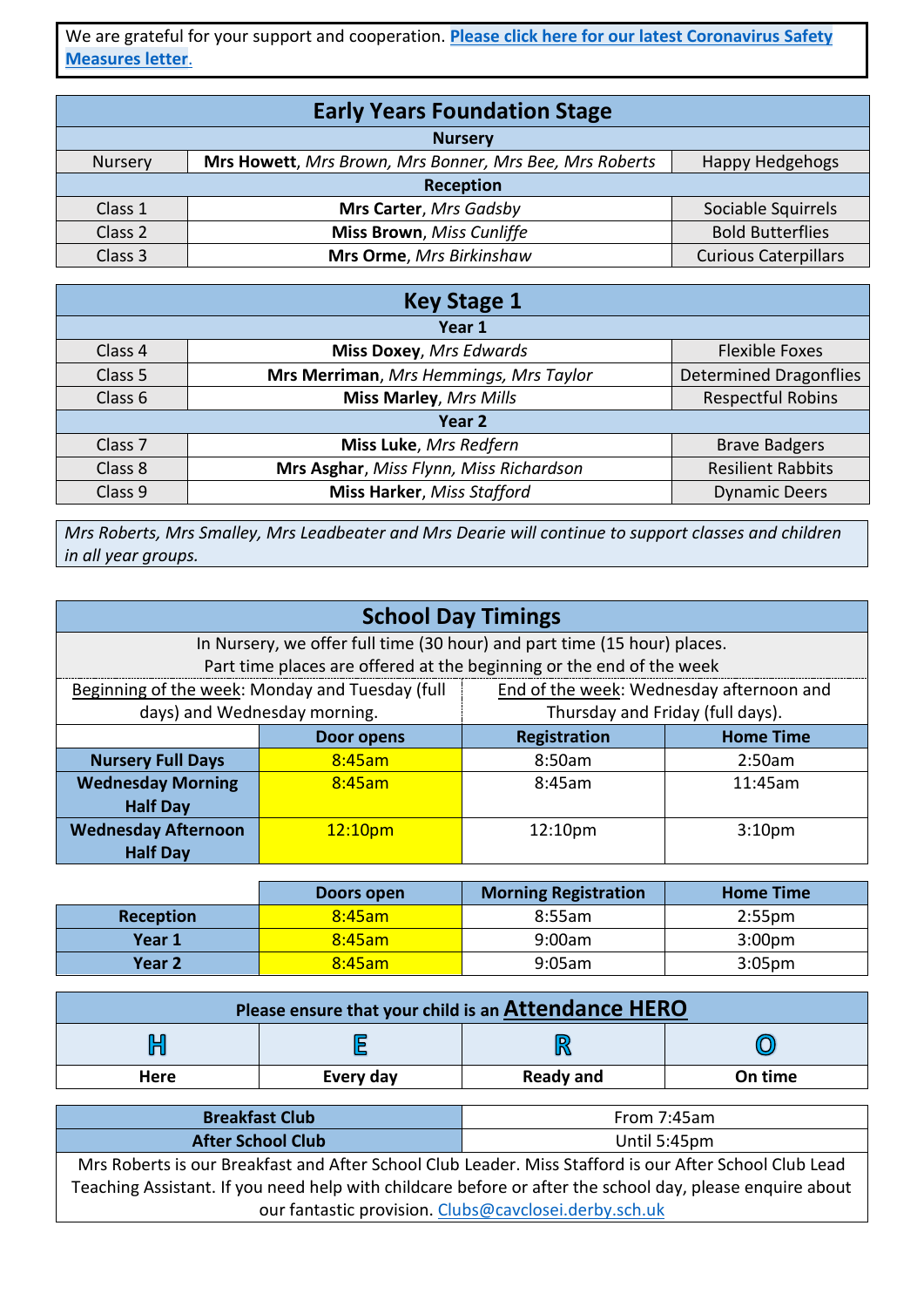## **Spring 2022 Key Stage 1 Clubs**

We are continuing to rebuild our after school club offer to support children's broader development beyond the school day.

Our club offer is open to all Key Stage 1 children and we are hoping to encourage and inspire children to discover and develop their talents and interests. In the Summer term, we plan to broaden our offer to enable Reception children to join clubs.

| Clubs led by external providers, supported by school staff |                   |                                                       |                                |                                                                                                         |  |
|------------------------------------------------------------|-------------------|-------------------------------------------------------|--------------------------------|---------------------------------------------------------------------------------------------------------|--|
|                                                            |                   | These clubs are open to children in Year 1 and Year 2 |                                |                                                                                                         |  |
|                                                            |                   |                                                       |                                | Places are available and will be filled on a first come, first served basis. Parents and carers need to |  |
|                                                            |                   |                                                       |                                | follow the instructions on the letter/flyer from the external providers to secure places.               |  |
|                                                            | <b>Rock</b>       | Monday                                                | <b>Rock Steady</b>             |                                                                                                         |  |
|                                                            | <b>Steady</b>     | afternoons                                            | <b>Band Leader</b>             | Click on the club name to access<br>further information and to secure a                                 |  |
|                                                            |                   | during school<br>time or after                        |                                | place.                                                                                                  |  |
|                                                            | <b>Club</b>       | school in the                                         |                                |                                                                                                         |  |
|                                                            |                   | hall                                                  |                                |                                                                                                         |  |
|                                                            |                   | Tuesdays until                                        | <b>Elite Football</b>          |                                                                                                         |  |
|                                                            | <b>Football</b>   | 4:00pm                                                | Development                    | Click on the club name to access                                                                        |  |
|                                                            | <b>Club</b>       | in the hall                                           | Coach (EFD)                    | further information and to secure a                                                                     |  |
|                                                            |                   |                                                       | Supported by                   | place.                                                                                                  |  |
|                                                            |                   |                                                       | <b>Miss</b>                    |                                                                                                         |  |
|                                                            |                   |                                                       | Richardson                     |                                                                                                         |  |
|                                                            | <b>Dodgeball</b>  | Wednesdays                                            | <b>Elite Football</b>          |                                                                                                         |  |
|                                                            | <b>Club</b>       | until 4:00pm                                          | Development                    | Click on the club name to access                                                                        |  |
|                                                            |                   | in the hall                                           | Coach (EFD)                    | further information and to secure a<br>place.                                                           |  |
|                                                            |                   |                                                       | Supported by                   |                                                                                                         |  |
|                                                            |                   |                                                       | Miss Knapton<br>Elite Football |                                                                                                         |  |
|                                                            | <b>Basketball</b> | Thursdays until<br>4:00 <sub>pm</sub>                 | Development                    | Click on the club name to access                                                                        |  |
|                                                            | <b>Club</b>       | in the hall                                           | Coach (EFD)                    | further information and to secure a                                                                     |  |
|                                                            |                   |                                                       | Supported by                   | place.                                                                                                  |  |
|                                                            |                   |                                                       | Mrs Redfern                    |                                                                                                         |  |
|                                                            | <b>Jumping</b>    | Thursdays until                                       | <b>Jumping Clay</b>            |                                                                                                         |  |
|                                                            |                   | 4:10pm                                                | Instructor                     | Click on the club name to access                                                                        |  |
|                                                            | <b>Clay Club</b>  | in Class 9                                            | Supported by                   | further information and to secure a                                                                     |  |
|                                                            |                   |                                                       | Miss Flynn                     | place.                                                                                                  |  |

| Year 1 Clubs led by school staff |                     |                                         |               |                |              |  |
|----------------------------------|---------------------|-----------------------------------------|---------------|----------------|--------------|--|
|                                  |                     | These clubs are open to Year 1 children |               |                |              |  |
|                                  |                     |                                         |               |                |              |  |
|                                  | <b>Cheerleading</b> | Thursdays until                         | Led by Miss   | Thursday       | £12 in total |  |
|                                  |                     | 4:00 in Class 2                         | Brown and     | 10.2.22 to     |              |  |
|                                  | <b>Club</b>         |                                         | Miss Cunliffe | 7.4.22         |              |  |
|                                  |                     |                                         |               | (8 sessions)   |              |  |
|                                  |                     |                                         |               |                |              |  |
|                                  | <b>Art Club</b>     | Fridays until                           | Led by Mrs    | Friday 11.2.22 | £14 in total |  |
|                                  |                     | 4:00 <sub>pm</sub>                      | Roberts and   | to 8.4.22      |              |  |
|                                  |                     | in Class 9                              | Mrs Smalley   | (7 sessions)   |              |  |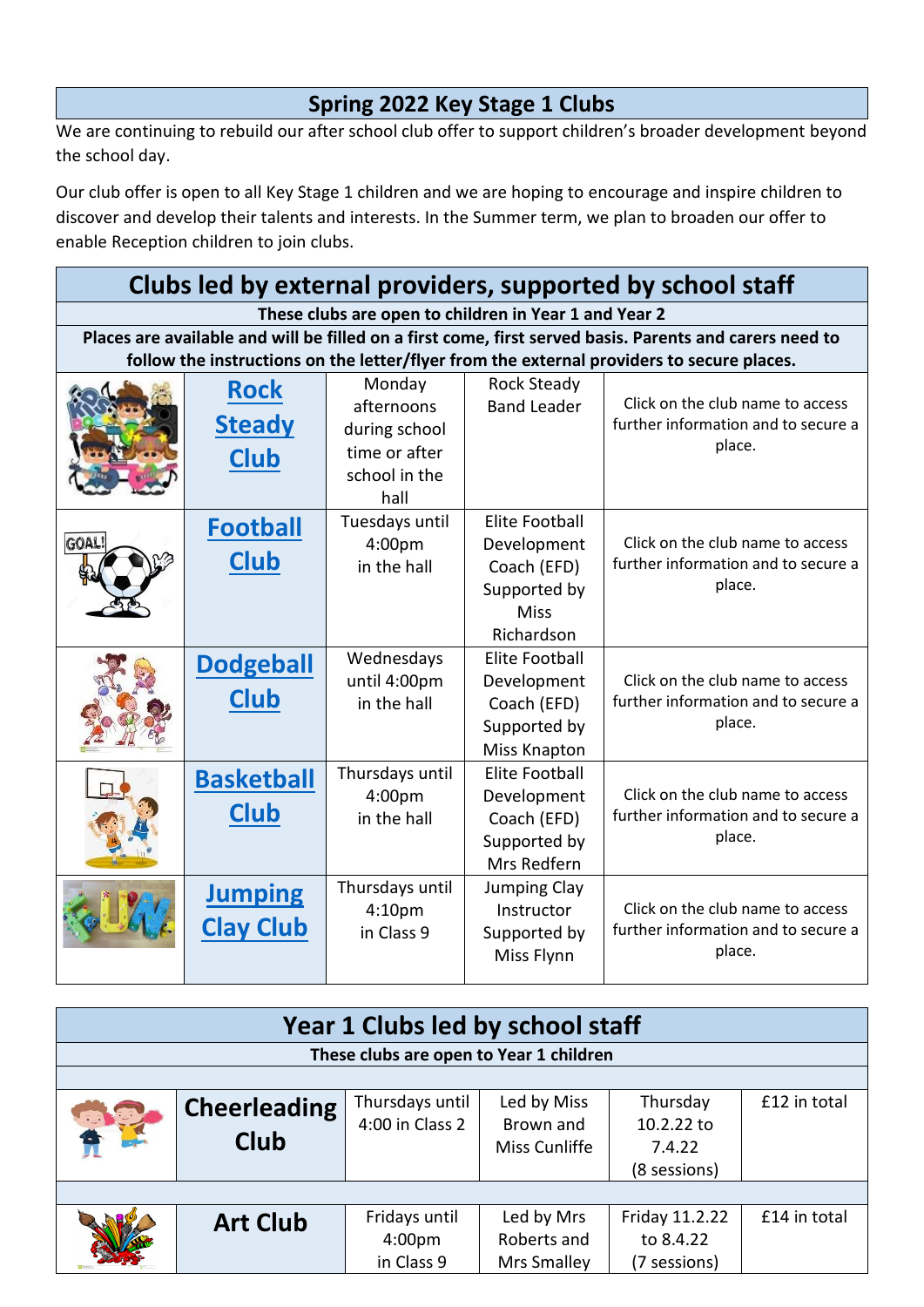| Year 2 Clubs led by school staff        |                               |                                          |                                             |                                               |                 |  |
|-----------------------------------------|-------------------------------|------------------------------------------|---------------------------------------------|-----------------------------------------------|-----------------|--|
| These clubs are open to Year 2 children |                               |                                          |                                             |                                               |                 |  |
|                                         |                               |                                          |                                             |                                               |                 |  |
|                                         | <b>Numbots</b><br><b>Club</b> | Wednesdays<br>until 4:00pm<br>in Class 5 | Led by Mrs<br>Hemmings and<br>Mrs Taylor    | Wednesday<br>9.2.22 to 6.4.22<br>(8 sessions) | £12 in total    |  |
|                                         |                               |                                          |                                             |                                               |                 |  |
|                                         | <b>Dance</b><br><b>Club</b>   | Fridays until<br>4:00pm in the<br>hall   | Led by Miss<br>Richardson and<br>Miss Flynn | Friday 11.2.22<br>to 8.4.22<br>(7 sessions)   | £10.50 in total |  |
|                                         |                               |                                          |                                             |                                               |                 |  |

| <b>Contacting School</b><br>Telephone 01332 662239                                                                                                                                   |                                         |  |  |  |
|--------------------------------------------------------------------------------------------------------------------------------------------------------------------------------------|-----------------------------------------|--|--|--|
| Please share any queries or concerns with us so that we can work together to keep your children safe,<br>happy, and learning at school. Feedback and suggestions are always welcome. |                                         |  |  |  |
| <b>Senior Leadership Team</b>                                                                                                                                                        | leadership@cavclosei.derby.sch.uk       |  |  |  |
| (Mrs Diffin - Headteacher, Mrs Howett - Deputy Headteacher and Early Years Foundation Stage Leader,<br>Mrs Asghar - Assistant Headteachers and Key Stage 1 Leader)                   |                                         |  |  |  |
| <b>School Office Team</b>                                                                                                                                                            | admin@cavclosei.derby.sch.uk            |  |  |  |
| (Mrs Kelly, Mrs Manners and Mrs Gibson)                                                                                                                                              |                                         |  |  |  |
| <b>Safeguarding Team</b>                                                                                                                                                             | safeguarding@cavclosei.derby.sch.uk     |  |  |  |
| (Mrs Diffin, Mrs Howett, Mrs Asghar, Mrs Vincett, Mrs Leadbeater, Mrs Dearie)                                                                                                        |                                         |  |  |  |
| <b>Inclusion Leader</b>                                                                                                                                                              | senco@cavclosei.derby.sch.uk            |  |  |  |
| (Mrs Vincett)                                                                                                                                                                        |                                         |  |  |  |
| <b>Year Group Class Teachers</b>                                                                                                                                                     |                                         |  |  |  |
| nursery@cavclosei.derby.sch.uk                                                                                                                                                       | (Mrs Howett)                            |  |  |  |
| reception@cavclosei.derby.sch.uk                                                                                                                                                     | (Mrs Carter, Miss Brown, Mrs Orme)      |  |  |  |
| year1@cavclosei.derby.sch.uk                                                                                                                                                         | (Miss Doxey, Mrs Merriman, Miss Marley) |  |  |  |
| year2@cavclosei.derby.sch.uk                                                                                                                                                         | (Mrs Luke, Mrs Asghar, Miss Harker)     |  |  |  |
| <b>Breakfast Club and After School Club</b>                                                                                                                                          |                                         |  |  |  |
| (Mrs Roberts)                                                                                                                                                                        | clubs@cavclosei.derby.sch.uk            |  |  |  |